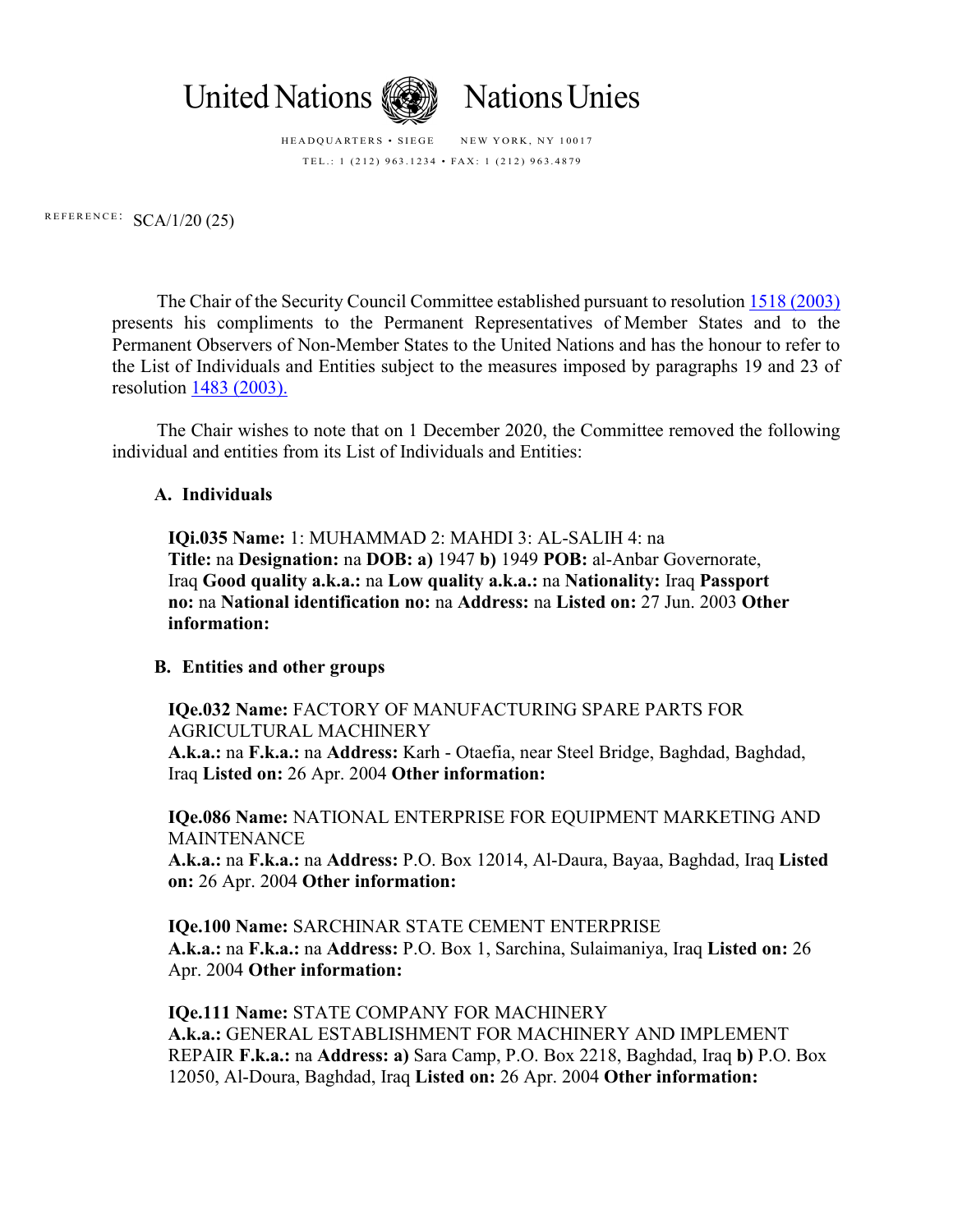**IQe.125 Name:** STATE ENTERPRISE FOR DRINKS AND MINERAL WATER **A.k.a.:** STATE ENTERPRISE FOR SOFT & ALCOHOLIC DRINKS **F.k.a.:** na **Address: a)** P.O. Box 5689, Sara Khatoon Camp, Baghdad, Iraq **b)** P.O. Box 2108, Al-Za'afaraniya, Baghdad, Iraq **Listed on:** 26 Apr. 2004 **Other information:**

**IQe.144 Name:** STATE ENTERPRISE FOR TEXTILE AND SPINNING PRODUCTS IMPORTING AND DISTRIBUTION **A.k.a.:** STATE ORGANIZATION FOR TEXTILE INDUSTRIES **F.k.a.:** na **Address: a)** Al Zawria Building, Al Hindiya, P.O. Box 5856, Baghdad, Iraq **b)** P.O. Box 5817, Al-Nidhal St., Baghdad, Iraq **Listed on:** 26 Apr. 2004 **Other information:**

**IQe.167 Name:** STATE ORGANIZATION FOR CHEMICAL INDUSTRIES **A.k.a.:** na **F.k.a.:** na **Address:** ул. Джамхурийя (Jumhiriya St.), площадь Хуллани (Khullani Square), П/Я 5424 (P.O. Box 5424), Багдад, Iraq **Listed on:** 26 Apr. 2004 **Other information:**

**IQe.170 Name:** STATE ORGANIZATION FOR ENGINEERING INDUSTRIES **A.k.a.:** na **F.k.a.:** na **Address: a)** Ministry of Industry Building, Al Nidal St., P.O. Box 5614, Baghdad, Iraq **b)** P.O. Box 3093, Tayaran Square, Baghdad, Iraq **Listed on:** 26 Apr. 2004 **Other information:**

**IQe.177 Name:** STATE ORGANIZATION FOR TECHNICAL INDUSTRIES **A.k.a.:** na **F.k.a.:** na **Address:** Khullani St., Baghdad, Iraq **Listed on:** 26 Apr. 2004 **Other information:**

**IQe.184 Name:** STATE STEEL PIPES COMPANY **A.k.a.:** na **F.k.a.:** na **Address:** P.O. Box 352, Um Qasr, BasrahBassora Basora, Iraq **Listed on:** 26 Apr. 2004 **Other information:**

**IQe.192 Name:** SULAIMANIYAH SUGAR STATE COMPANY **A.k.a.:** SULAIMANIYA SUGAR STATE ENTERPRISE **F.k.a.:** na **Address:** P.O. Box 5, Sulaimaniyah, Iraq **Listed on:** 26 Apr. 2004 **Other information:**

The names of individuals and entities removed from Committee's Sanctions List pursuant to a decision by the Committee may be found in the "Press Releases" section on the Committee's website at:<https://www.un.org/securitycouncil/sanctions/1518/press-releases>

To obtain a fully updated version of the List of individuals and entities subject to the sanctions measures, Member States are encouraged to consult, on a regular basis, the Committee's website at the following URL: